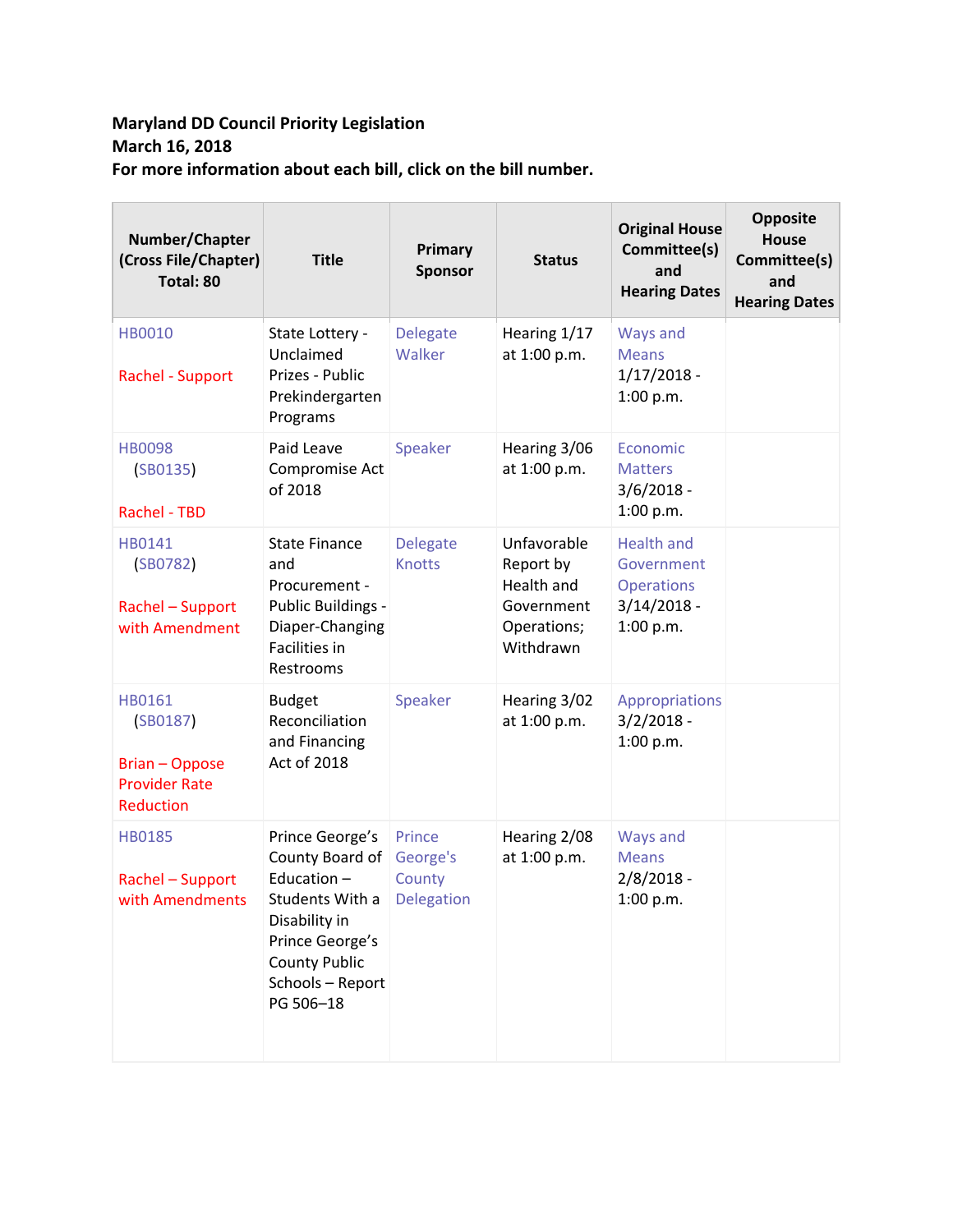| <b>HB0202</b><br>(SB0361)<br>Rachel - Oppose  | Criminal<br>Procedure-<br>Incompetency<br>and Criminal<br>Responsibility-<br>Court-Ordered<br>Evaluation                                          | <b>Delegate</b><br>Morhaim   | <b>First Reading</b><br>Judicial<br>Proceedings                  | Judiciary<br>$1/30/2018 -$<br>1:00 p.m.                           | <b>Judicial</b><br>Proceedings                               |
|-----------------------------------------------|---------------------------------------------------------------------------------------------------------------------------------------------------|------------------------------|------------------------------------------------------------------|-------------------------------------------------------------------|--------------------------------------------------------------|
| <b>HB0228</b><br>Rachel - Oppose              | Child Care<br>Centers -<br>Definition of<br><b>Child Care</b>                                                                                     | Delegate Rey                 | Hearing 2/08<br>at 1:00 p.m.                                     | Ways and<br><b>Means</b><br>$2/8/2018 -$<br>1:00 p.m.             |                                                              |
| <b>HB0287</b><br>(SB0461)<br>Rachel - Support | Selling or<br>Providing<br>Alcoholic<br>Beverages to<br>Individuals With<br>Intellectual<br>Disabilities and<br>Others - Repeal<br>of Prohibition | Delegate Frick First Reading | Education,<br>Health, and<br>Environmental<br>Affairs            | Economic<br><b>Matters</b><br>$2/23/2018 -$<br>1:00 p.m.          | Education,<br>Health, and<br>Environmental<br><b>Affairs</b> |
| HB0293<br><b>Brian - Oppose</b>               | Vehicle Laws -<br>Mopeds and<br>Motor Scooters -<br>Protective<br>Headgear                                                                        | <b>Delegate</b><br>Wivell    | Unfavorable<br>Report by<br>Environment<br>and<br>Transportation | Environment<br>and<br>Transportation<br>$2/8/2018 -$<br>1:00 p.m. |                                                              |
| <b>HB0366</b><br>Rachel - Oppose              | Education -<br><b>PARCC Testing -</b><br>Children With<br><b>Disabilities</b><br>(Ben's Rule)                                                     | Delegate Vogt Hearing 2/08   | at 1:00 p.m.                                                     | Ways and<br><b>Means</b><br>$2/8/2018 -$<br>1:00 p.m.             |                                                              |
| HB0393<br>Rachel - Support                    | Elementary<br><b>School Students</b><br>- Daily Physical<br><b>Activity (Student</b><br>Health and<br>Fitness Act)                                | <b>Delegate</b><br>Walker    | Hearing 2/08<br>at 1:00 p.m.                                     | Ways and<br><b>Means</b><br>$2/8/2018 -$<br>1:00 p.m.             |                                                              |
| <b>HB0430</b><br>(SB0379)<br>Rachel - Support | Education - Child Delegate<br>Care Subsidies -<br>Mandatory<br><b>Funding Levels</b>                                                              | Jones                        | Favorable with<br>Amendments<br>Report by<br>Appropriations      | Appropriations<br>$2/13/2018 -$<br>1:00 p.m.                      |                                                              |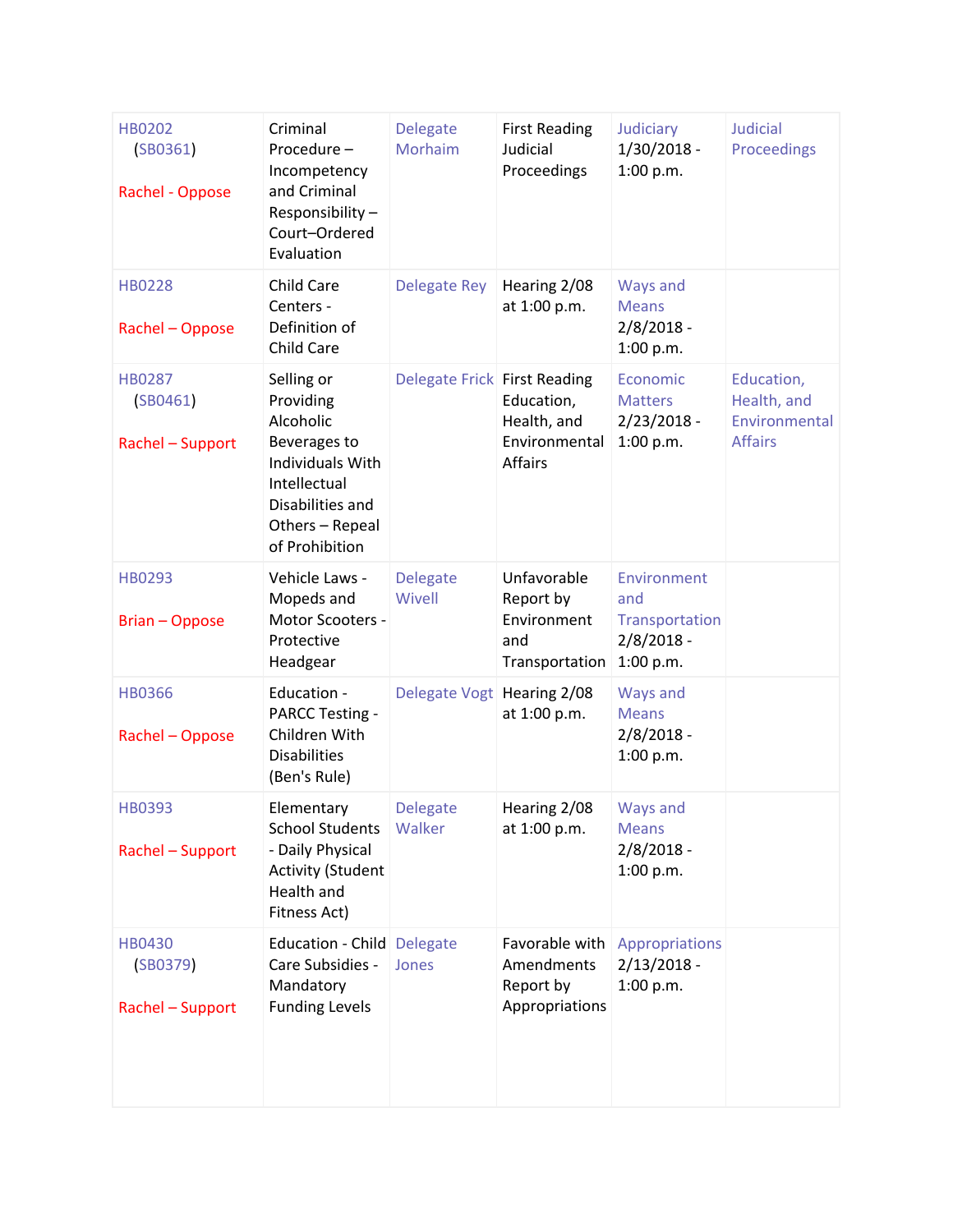| <b>HB0503</b><br><b>Rachel - Support</b>            | State<br>Department of<br>Education -<br>Translation<br>Grant Program -<br>Established                                                            | <b>Delegate</b><br><b>Wilkins</b> | Hearing 2/15<br>at 1:00 p.m.                                                     | Ways and<br><b>Means</b><br>$2/15/2018 -$<br>1:00 p.m.                             |  |
|-----------------------------------------------------|---------------------------------------------------------------------------------------------------------------------------------------------------|-----------------------------------|----------------------------------------------------------------------------------|------------------------------------------------------------------------------------|--|
| <b>HB0547</b><br>(SB0373)<br>Rachel - Support       | Education -<br><b>Head Start</b><br>Program -<br>Annual<br>Appropriation                                                                          | <b>Delegate</b><br><b>Barron</b>  | Hearing 2/08<br>at 2:00 p.m.                                                     | Appropriations<br>$2/8/2018 -$<br>2:00 p.m.                                        |  |
| <b>HB0552</b><br>(SB0840)<br>Rachel - Support       | Youth Sports<br>Programs -<br><b>Concussion Risk</b><br>and<br>Management<br>Training -<br>Requirements                                           | <b>Delegate Hill</b>              | Hearing 2/15<br>at 1:00 p.m.                                                     | Ways and<br><b>Means</b><br>$2/15/2018 -$<br>1:00 p.m.                             |  |
| <b>HB0562</b><br>(SB0530)<br><b>Brian - Support</b> | Hospitals -<br>Patient's Bill of<br>Rights                                                                                                        | <b>Delegate</b><br>Young, K.      | Unfavorable<br>Report by<br>Health and<br>Government<br>Operations;<br>Withdrawn | <b>Health and</b><br>Government<br><b>Operations</b><br>$2/20/2018 -$<br>1:00 p.m. |  |
| <b>HB0580</b><br>(SB0250)<br><b>Brian - Support</b> | Landlord and<br>Tenant -<br><b>Prohibited Lease</b><br>Provisions - Late<br><b>Fees for Tenants</b><br>Receiving<br>Government<br><b>Benefits</b> | <b>Delegate</b><br>Lafferty       | Unfavorable<br>Report by<br>Environment<br>and<br>Transportation                 | Environment<br>and<br>Transportation<br>$2/13/2018 -$<br>1:00 p.m.                 |  |
| <b>HB0664</b><br>(SB0543)<br><b>Brian - Support</b> | Labor and<br>Employment -<br>Payment of the<br>Minimum Wage<br>Required (Fight<br>for Fifteen)                                                    | <b>Delegate</b><br>Hettleman      | Hearing 2/27<br>at 1:00 p.m.                                                     | Economic<br><b>Matters</b><br>$2/27/2018 -$<br>1:00 p.m.                           |  |
| <b>HB0782</b><br>(SB0550)<br><b>Brian - Support</b> | Maryland<br>Achieving a<br><b>Better Life</b><br>Experience<br>(ABLE) Program<br>- Modifications                                                  | <b>Delegate</b>                   | <b>Third Reading</b><br>Waldstreicher Passed (137-0)                             | <b>Health and</b><br>Government<br><b>Operations</b><br>$2/21/2018 -$<br>1:00 p.m. |  |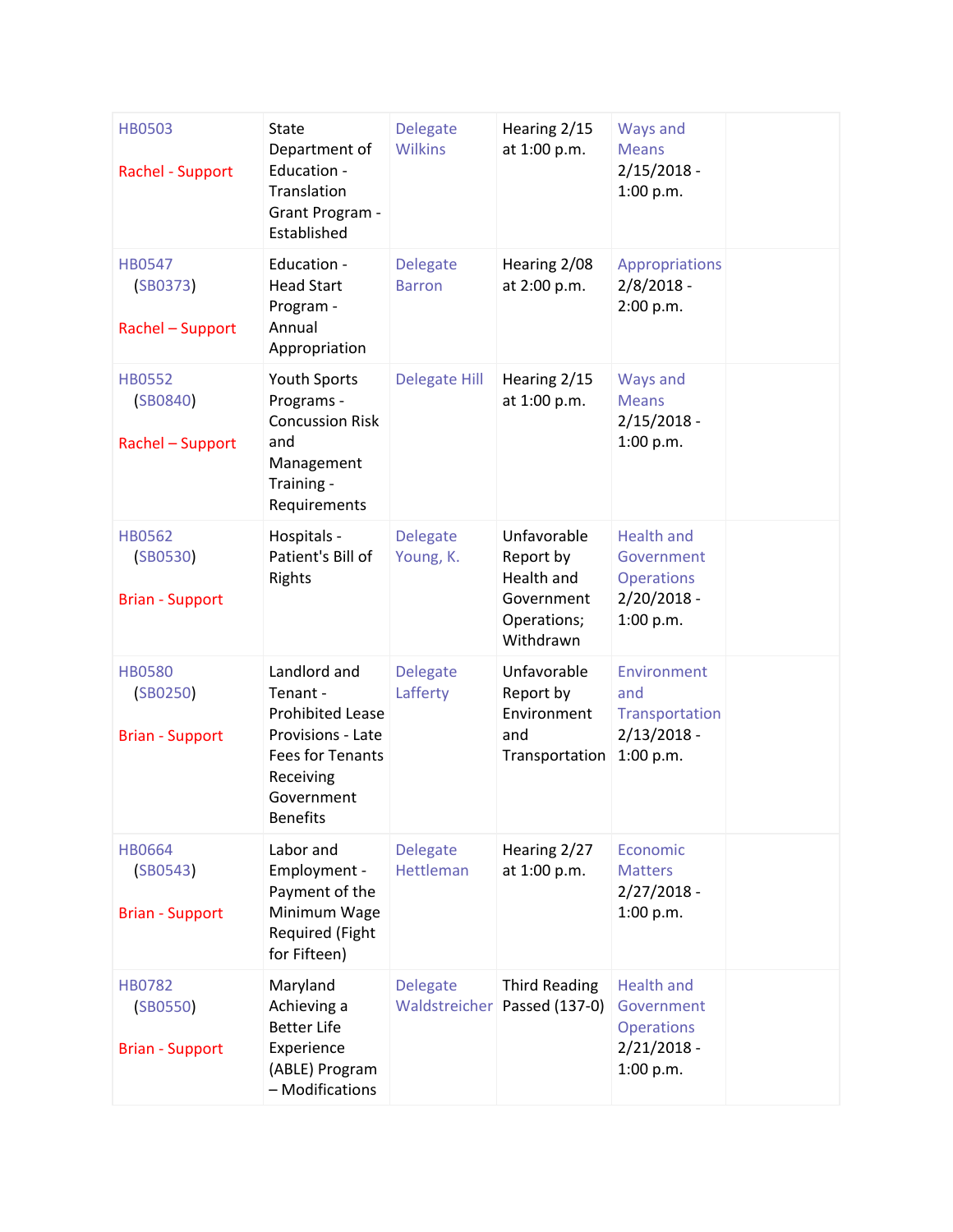| HB0814<br>(SB0403)<br>Rachel - Support                    | Workers'<br>Compensation -<br>Students in<br>Unpaid Work-<br><b>Based Learning</b><br>Experiences                               | <b>Delegate</b><br>Patterson       | <b>Third Reading</b><br>Passed (136-0)         | Economic<br><b>Matters</b><br>$2/20/2018 -$<br>1:00 p.m.                           |  |
|-----------------------------------------------------------|---------------------------------------------------------------------------------------------------------------------------------|------------------------------------|------------------------------------------------|------------------------------------------------------------------------------------|--|
| <b>HB0851</b><br>Rachel - Support                         | Medicaid and<br>the Maryland<br>Children's<br>Health Program<br>- Home and<br>Community-<br><b>Based Providers</b><br>- Funding | <b>Delegate</b><br>Reznik          | Hearing 3/06<br>at 1:00 p.m.                   | <b>Health and</b><br>Government<br><b>Operations</b><br>$3/6/2018 -$<br>1:00 p.m.  |  |
| <b>HB0879</b><br>(SB0544)<br>Rachel - Support             | Health<br>Occupations-<br>Advanced<br><b>Practice Dental</b><br>Hygiene                                                         | <b>Delegate</b><br>Cullison        | Hearing 2/21<br>at 1:00 p.m.                   | <b>Health and</b><br>Government<br><b>Operations</b><br>$2/21/2018 -$<br>1:00 p.m. |  |
| HB0910<br>(SB0548)<br>Rachel - Support<br>with Amendments | Education -<br><b>Students With</b><br>Reading<br>Difficulties -<br>Screenings and<br>Interventions                             | <b>Delegate</b><br>Luedtke         | Second<br>Reading<br>Passed with<br>Amendments | Ways and<br><b>Means</b><br>$2/22/2018 -$<br>1:00 p.m.                             |  |
| <b>HB0944</b><br>Brian - Letter of<br>Information         | <b>First Responders</b><br>- Mandatory<br><b>Autism Training</b>                                                                | <b>Delegate</b><br>Shoemaker       | Unfavorable<br>Report by<br>Judiciary          | Judiciary<br>$2/20/2018 -$<br>1:00 p.m.                                            |  |
| <b>HB0966</b><br>(SB1103)<br>Rachel - Oppose              | Education-<br>Voluntary<br><b>Ethical Special</b><br>Education<br>Advocate<br>Certificate<br>Program                            | <b>Delegate</b><br>Ebersole        | Hearing 3/01<br>at 1:00 p.m.                   | Ways and<br><b>Means</b><br>$3/1/2018 -$<br>1:00 p.m.                              |  |
| HB1113<br>Rachel - Letter of<br>Information               | Maryland<br>Medical<br>Assistance<br>Program -<br>Services for<br>Children With<br>Prader-Willi<br>Syndrome                     | <b>Delegate</b><br><b>McMillan</b> | Hearing 3/06<br>at 1:00 p.m.                   | <b>Health and</b><br>Government<br><b>Operations</b><br>$3/6/2018 -$<br>1:00 p.m.  |  |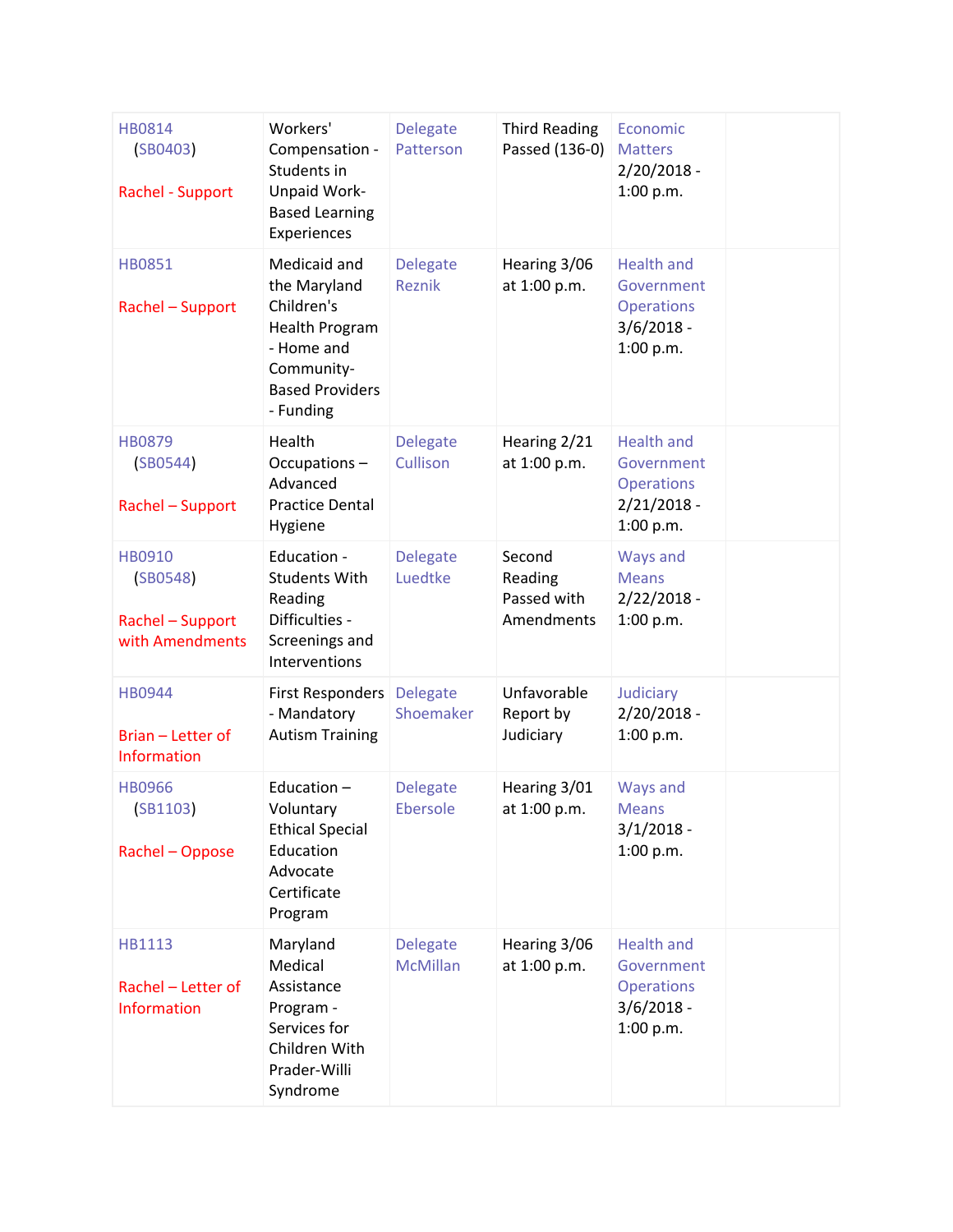| HB1254<br>Rachel - Support                          | Education $-$<br>School Discipline Washington,<br>- Data<br>Collection                                                         | <b>Delegate</b><br>А.            | <b>Third Reading</b><br>Passed (115-<br>21) | Ways and<br><b>Means</b><br>$3/1/2018 -$<br>1:00 p.m.                             |  |
|-----------------------------------------------------|--------------------------------------------------------------------------------------------------------------------------------|----------------------------------|---------------------------------------------|-----------------------------------------------------------------------------------|--|
| <b>HB1270</b><br>(SB1042)<br><b>Brian - Support</b> | Access to<br>Maryland Courts<br>Act                                                                                            | <b>Delegate</b><br><b>Dumais</b> | Hearing 2/21<br>at 1:00 p.m.                | Judiciary<br>$2/21/2018 -$<br>1:00 p.m.                                           |  |
| <b>HB1280</b><br>(SB0660)<br><b>Brian - Support</b> | Maryland<br>Medical<br>Assistance<br>Program - Rare<br>and Expensive<br>Case<br>Management<br>Program -<br>Waiver<br>Amendment | <b>Delegate</b><br>Korman        | Hearing 3/06<br>at 1:00 p.m.                | <b>Health and</b><br>Government<br><b>Operations</b><br>$3/6/2018 -$<br>1:00 p.m. |  |
| HB1311<br>Rachel - Oppose                           | Education -<br>Individual<br>Reading<br>Improvement<br>Plans -<br>Requirements                                                 | <b>Delegate</b><br><b>Krebs</b>  | Hearing 3/02<br>at 1:00 p.m.                | Ways and<br><b>Means</b><br>$3/2/2018 -$<br>1:00 p.m.                             |  |
| HB1379<br>Rachel - Oppose                           | <b>Baltimore</b><br><b>County Public</b><br>Schools -<br>Student<br>Misconduct -<br>Penalty for<br>Parent or<br>Guardian       | <b>Delegate</b><br>Long          | Hearing 3/09<br>at 1:00 p.m.                | Ways and<br><b>Means</b><br>$3/9/2018 -$<br>1:00 p.m.                             |  |
| <b>HB1382</b><br>Rachel - Oppose                    | Public Schools -<br>Student<br>Misconduct -<br>Parent or<br>Guardian<br>Liability                                              | <b>Delegate</b><br>Long          | Hearing 3/09<br>at 1:00 p.m.                | Ways and<br><b>Means</b><br>$3/9/2018 -$<br>1:00 p.m.                             |  |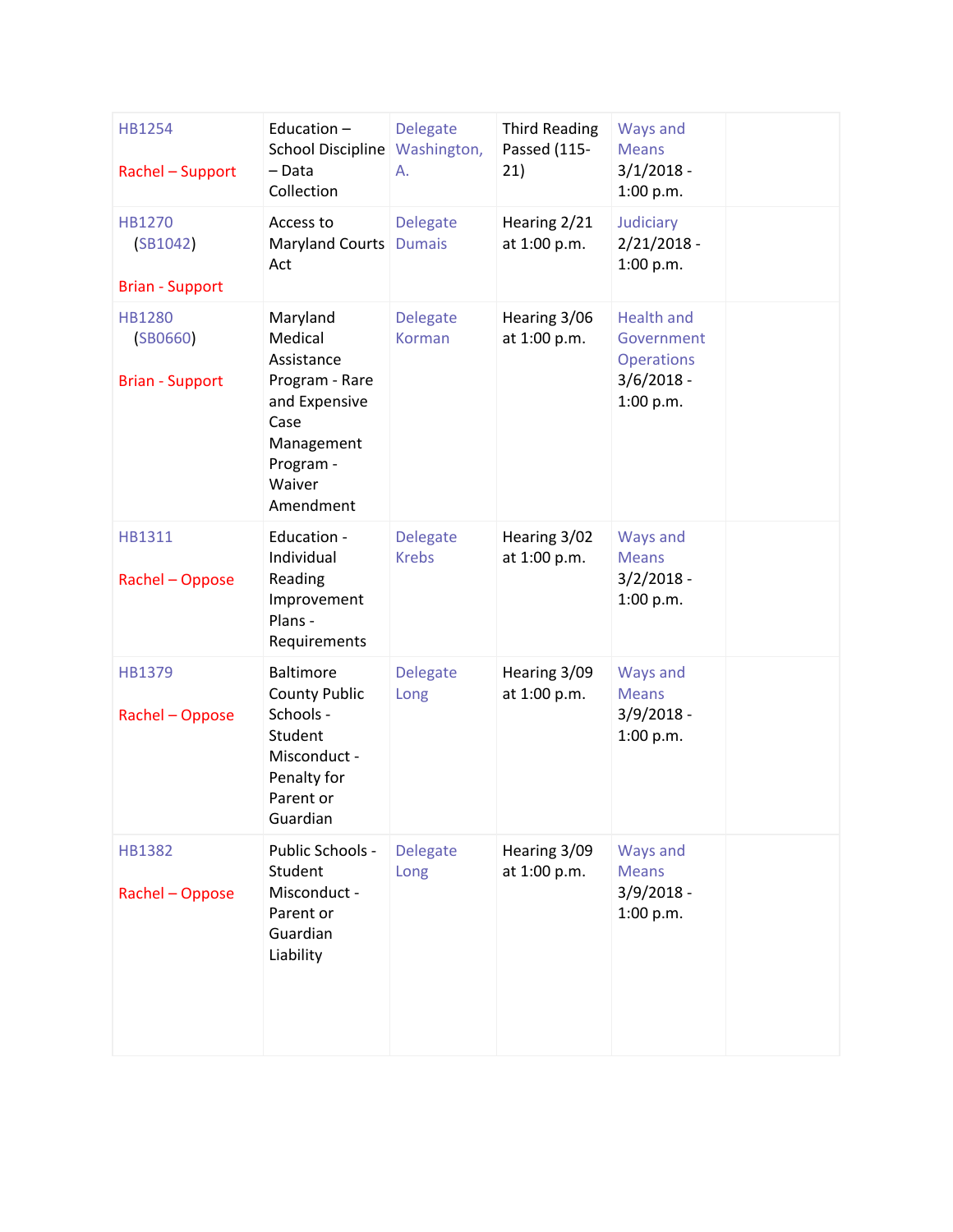| <b>HB1388</b><br>(SB0597)<br>Rachel - Support                         | Community<br>Colleges -<br>Supplemental<br>Services and<br>Supports for<br><b>Students With</b><br><b>Disabilities</b><br><b>Grant Program</b>                   | <b>Delegate</b><br>Jones               | Hearing 3/08<br>at 1:00 p.m.<br>(Ways and<br>Means)                              | Ways and<br><b>Means</b><br>$3/8/2018 -$<br>1:00 p.m.<br>Appropriations |  |
|-----------------------------------------------------------------------|------------------------------------------------------------------------------------------------------------------------------------------------------------------|----------------------------------------|----------------------------------------------------------------------------------|-------------------------------------------------------------------------|--|
| <b>HB1394</b><br>(SB0936)<br><b>Brian - Oppose</b>                    | Developmental<br><b>Disabilities</b><br>Administration-<br>Community-<br><b>Based</b><br>Residential<br>Programs-<br>Definition of<br>Alternative<br>Living Unit | <b>Delegate</b><br>Arentz              | Unfavorable<br>Report by<br>Health and<br>Government<br>Operations;<br>Withdrawn | <b>Health and</b><br>Government<br><b>Operations</b>                    |  |
| <b>HB1415</b><br>(SB1092)<br>Rachel - Letter of<br><b>Information</b> | Education -<br>Commission on<br>Innovation and<br>Excellence in<br>Education                                                                                     | Speaker                                | Second<br>Reading<br>Passed with<br>Amendments                                   | Ways and<br><b>Means</b><br>$3/7/2018 -$<br>1:00 p.m.<br>Appropriations |  |
| HB1427<br>Rachel - Support                                            | Election Law -<br>Use of Ballot<br><b>Marking Devices</b>                                                                                                        | <b>Delegate</b><br>Conaway             | Hearing 2/27<br>at 1:00 p.m.                                                     | Ways and<br><b>Means</b><br>$2/27/2018 -$<br>1:00 p.m.                  |  |
| <b>HB1457</b><br>Rachel - Support                                     | Higher<br>Education-<br>Students With a<br><b>Chronic Health</b><br>Condition-<br>Reporting<br>Requirements                                                      | <b>Delegate</b><br>Miller, A.          | Hearing 3/08<br>at 1:00 p.m.                                                     | Appropriations<br>$3/8/2018 -$<br>1:00 p.m.                             |  |
| HB1464                                                                | Prince George's<br>County - Truancy George's<br>Violations -<br>Reporting of<br>Neglect PG 515-<br>18                                                            | Prince<br>County<br>Delegation         | Hearing 3/01<br>at 1:00 p.m.                                                     | Judiciary<br>$3/1/2018 -$<br>1:00 p.m.                                  |  |
| HB1476<br>Rachel - Support                                            | Education -<br>Supplemental<br>Prekindergarten<br>Grant - Eligibility                                                                                            | <b>Delegate</b><br>Valentino-<br>Smith | Hearing 3/08<br>at 1:00 p.m.                                                     | Ways and<br><b>Means</b><br>$3/8/2018 -$<br>1:00 p.m.                   |  |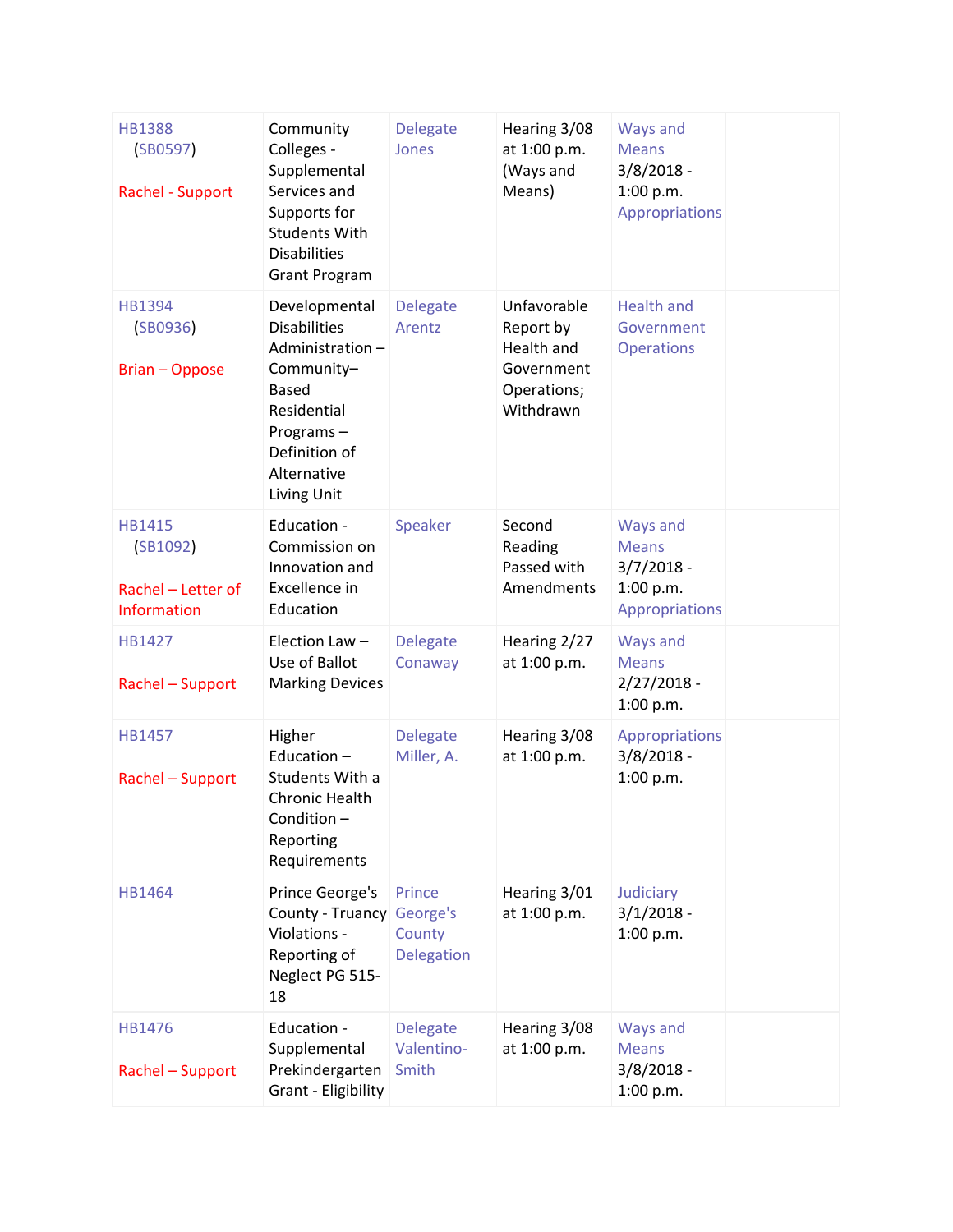| HB1483<br>Rachel - Support<br>with Amendments       | Duties of a<br>Guardian of the<br>Person-<br>Petition for<br>Visitation                                                         | <b>Delegate</b><br>Saab              | Hearing 2/28<br>at 1:00 p.m.                  | <b>Health and</b><br>Government<br><b>Operations</b><br>$2/28/2018 -$<br>1:00 p.m. |  |
|-----------------------------------------------------|---------------------------------------------------------------------------------------------------------------------------------|--------------------------------------|-----------------------------------------------|------------------------------------------------------------------------------------|--|
| <b>HB1488</b><br>Rachel - Support                   | Public Schools -<br><b>School Discipline</b><br>- Training<br>Practices                                                         | <b>Delegate</b><br>Washington,<br>Α. | Hearing 3/01<br>at 1:00 p.m.                  | Ways and<br><b>Means</b><br>$3/1/2018 -$<br>1:00 p.m.                              |  |
| <b>HB1489</b><br>Rachel - Support<br>with Amendment | <b>Education - Due</b><br><b>Process Hearings Shoemaker</b><br>for Children<br><b>With Disabilities</b><br>- Burden of<br>Proof | <b>Delegate</b>                      | Hearing 3/01<br>at 1:00 p.m.                  | Ways and<br><b>Means</b><br>$3/1/2018 -$<br>1:00 p.m.                              |  |
| <b>HB1507</b><br>Rachel - Oppose                    | Compulsory<br>School<br>Attendance -<br>Truancy<br>Violations -<br>Reporting of<br>Neglect                                      | <b>Delegate</b><br>Angel             | Unfavorable<br>Report by<br>Judiciary         | Judiciary<br>$3/1/2018 -$<br>1:00 p.m.                                             |  |
| <b>HB1533</b><br>Rachel - Letter of<br>Information  | Students With a<br>Disability - Brain<br><b>Injury Screening</b><br>- Evaluation for<br>Individualized<br>Education<br>Program  | <b>Delegate</b><br>Flanagan          | Hearing 3/09<br>at 1:00 p.m.                  | Ways and<br><b>Means</b><br>$3/9/2018 -$<br>1:00 p.m.                              |  |
| <b>HB1563</b><br>Rachel - Oppose                    | Election Law -<br>Qualification of<br>Voters - Proof of<br>Identity                                                             | <b>Delegate</b><br>Parrott           | Unfavorable<br>Report by<br>Ways and<br>Means | Ways and<br><b>Means</b><br>$3/6/2018 -$<br>1:00 p.m.                              |  |
| <b>HB1565</b><br>(SB1060)<br>Rachel - Support       | Nonpublic<br>Elementary and<br>Secondary<br>Schools -<br>Discrimination-<br>Prohibition                                         | <b>Delegate</b><br><b>McCray</b>     | Hearing 3/01<br>at 1:00 p.m.                  | Ways and<br><b>Means</b><br>$3/1/2018 -$<br>1:00 p.m.                              |  |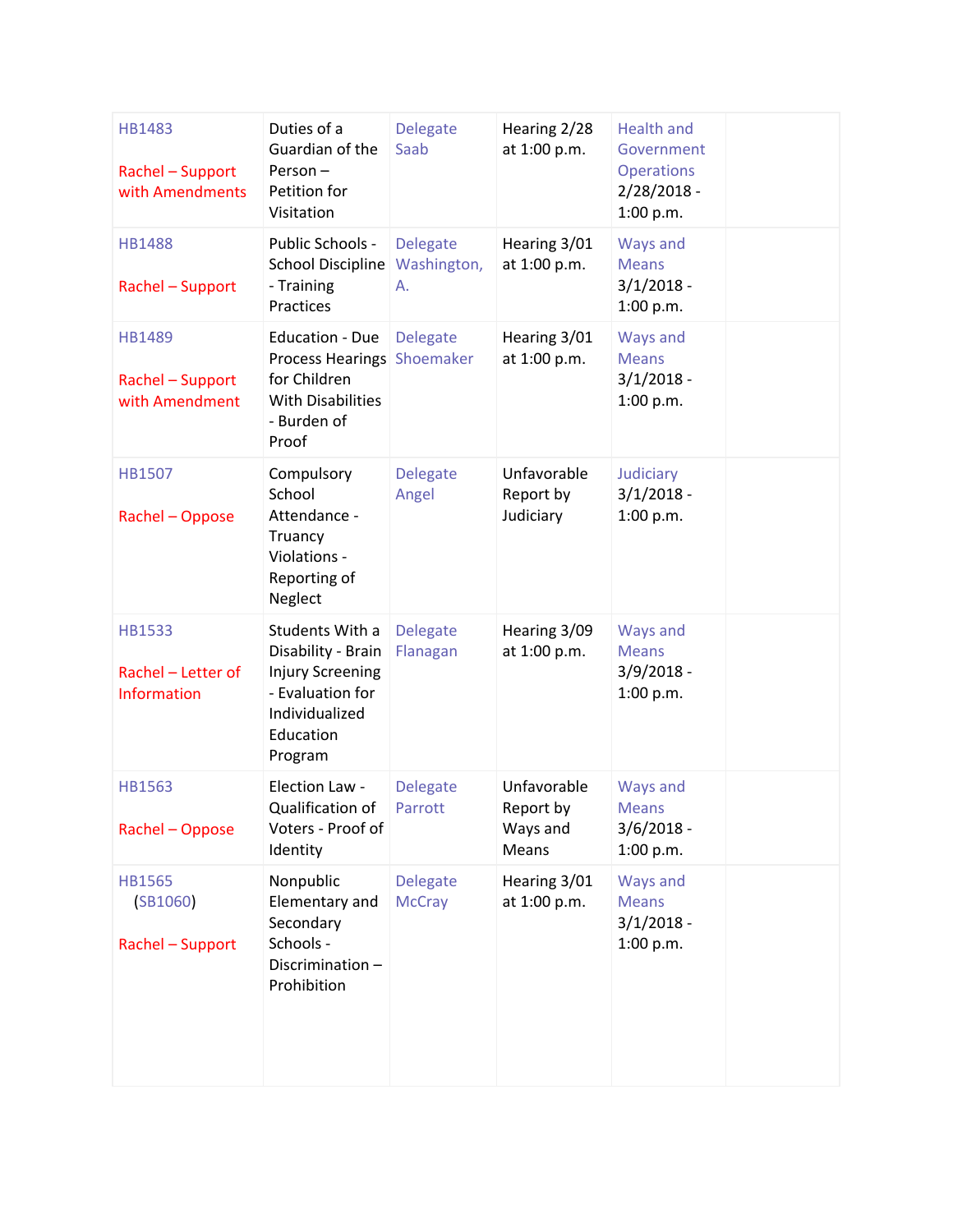| HB1577<br>Rachel - Support<br>with Amendments | <b>Human Services</b><br>- Family<br>Navigation<br>Services -<br>Provision and<br>Funding                                                                | Delegate Lam   Hearing 2/27       | at 1:00 p.m.                                                               | Appropriations<br>$2/27/2018 -$<br>1:00 p.m.                                                                   |  |
|-----------------------------------------------|----------------------------------------------------------------------------------------------------------------------------------------------------------|-----------------------------------|----------------------------------------------------------------------------|----------------------------------------------------------------------------------------------------------------|--|
| HB1601<br>Rachel - Support                    | <b>State</b><br>Department of<br>Education -<br>Trauma-<br>Informed<br>Schools<br>Initiative,<br>Program, and<br>Fund                                    | <b>Delegate</b><br><b>Wilkins</b> | Hearing 3/01<br>at 1:00 p.m.                                               | Ways and<br><b>Means</b><br>$3/1/2018 -$<br>1:00 p.m.                                                          |  |
| HB1696<br>(SB1071)<br>Rachel - Support        | Task Force to<br>Study Access to<br>Home Health<br>Care for Children<br>and Adults With<br>Medical<br><b>Disabilities</b>                                | <b>Delegate</b><br>Reznik         | Hearing 3/20<br>at 1:00 p.m.                                               | <b>Health and</b><br>Government<br><b>Operations</b><br>$3/20/2018 -$<br>1:00 p.m.                             |  |
| HB1711<br><b>Brian - Support</b>              | Income Tax -<br>Subtraction<br>Modification for<br>Higher<br>Education<br>Expenses and<br><b>ABLE Account</b><br>Contributions -<br>Annual<br>Limitation | <b>Delegate</b><br><b>Kipke</b>   | Hearing 3/13<br>at 1:00 p.m.<br>(Ways and<br>Means)                        | Ways and<br><b>Means</b><br>$3/13/2018 -$<br>1:00 p.m.<br><b>Health and</b><br>Government<br><b>Operations</b> |  |
| HB1720<br>Rachel - TBD                        | Public Schools -<br>Student<br>Discipline -<br>Suspension and<br>Expulsion and<br>Policies                                                               | <b>Delegate</b><br>Patterson      | <b>First Reading</b><br><b>House Rules</b><br>and Executive<br>Nominations | <b>Rules and</b><br><b>Executive</b><br><b>Nominations</b>                                                     |  |
| SB0135<br>(HB0098)<br>Rachel - TBD            | Paid Leave<br>Compromise Act<br>of 2018                                                                                                                  | President                         | <b>First Reading</b><br>Finance                                            | <b>Finance</b>                                                                                                 |  |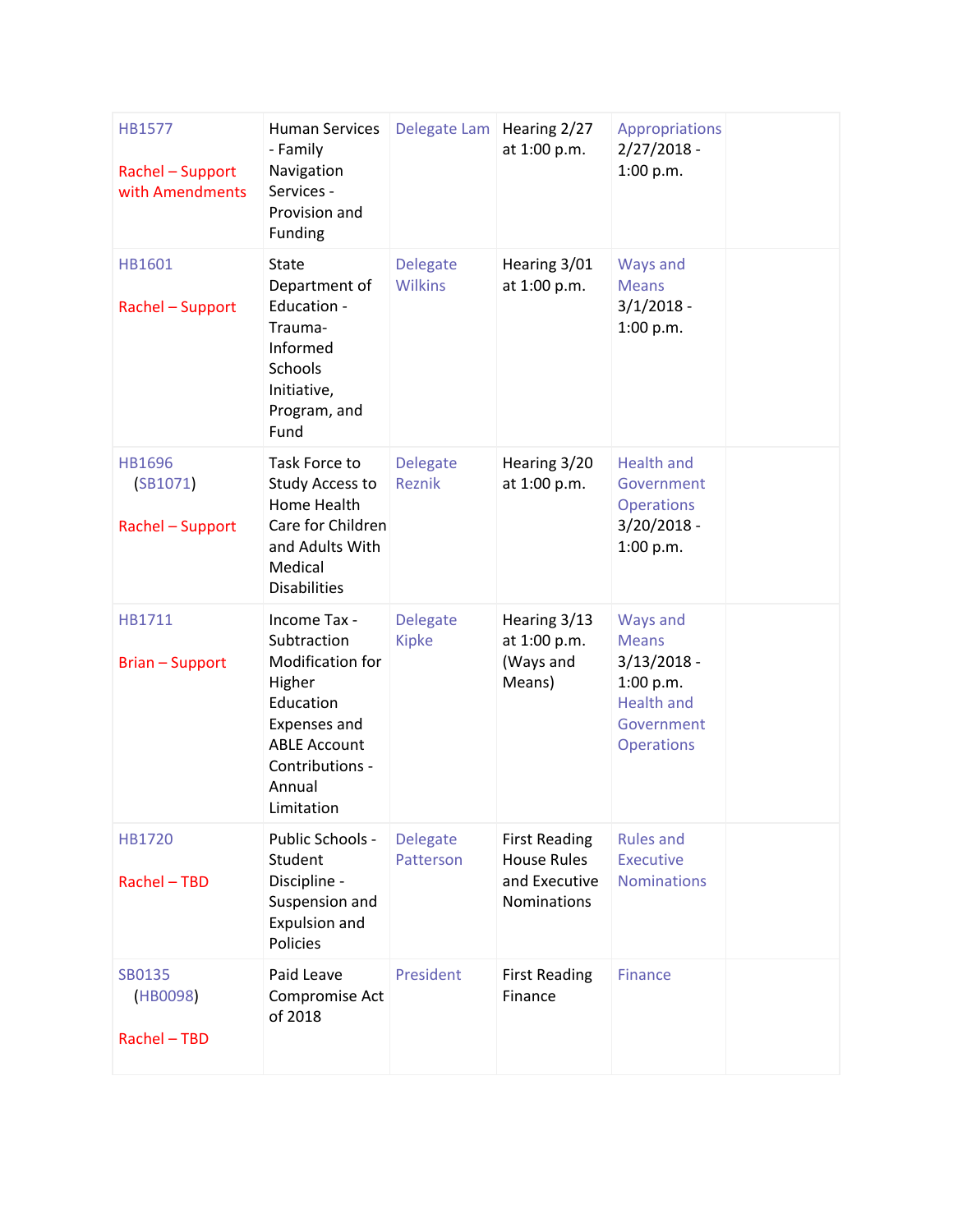| SB0187<br>(HB0161)<br><b>Brian - Oppose</b><br><b>Provider Rate</b><br>Reduction | <b>Budget</b><br>Reconciliation<br>and Financing<br>Act of 2018                                                                                   | President                | <b>First Reading</b><br>Appropriations                            | <b>Budget and</b><br><b>Taxation</b><br>$2/28/2018 -$<br>1:00 p.m. | Appropriations                               |
|----------------------------------------------------------------------------------|---------------------------------------------------------------------------------------------------------------------------------------------------|--------------------------|-------------------------------------------------------------------|--------------------------------------------------------------------|----------------------------------------------|
| SB0214<br>Rachel - TBD                                                           | Task Force to<br>Study the Need<br>for Enhanced<br>Monitoring of<br>Guardians of<br>Vulnerable<br><b>Adults</b>                                   | Senator<br><b>Kelley</b> | Unfavorable<br>Report by<br>Judicial<br>Proceedings;<br>Withdrawn | <b>Judicial</b><br>Proceedings                                     |                                              |
| <b>SB0250</b><br>(HB0580)<br><b>Brian - Support</b>                              | Landlord and<br>Tenant -<br><b>Prohibited Lease</b><br>Provisions - Late<br><b>Fees for Tenants</b><br>Receiving<br>Government<br><b>Benefits</b> | Senator<br><b>Kelley</b> | Hearing 1/31<br>at 2:00 p.m.                                      | Judicial<br>Proceedings<br>$1/31/2018 -$<br>2:00 p.m.              |                                              |
| SB0284<br>Rachel - Support                                                       | Maryland<br>Medical<br>Assistance<br>Program -<br>Dental Coverage<br>for Adults                                                                   | Senator<br>Middleton     | Favorable with<br>Amendments<br>Report by<br>Finance              | Finance<br>$2/7/2018 -$<br>1:00 p.m.                               |                                              |
| SB0361<br>(HB0202)<br>Rachel - Oppose                                            | Criminal<br>Procedure-<br>Incompetency<br>and Criminal<br>Responsibility-<br>Court-Ordered<br>Evaluation                                          | Senator<br>Ready         | Hearing 3/29<br>at 1:00 p.m.                                      | <b>Judicial</b><br>Proceedings<br>$2/7/2018 -$<br>1:00 p.m.        | Judiciary<br>3/29/2018 -<br>1:00 p.m.        |
| <b>SB0373</b><br>(HB0547)<br>Rachel - Support                                    | Education-<br><b>Head Start</b><br>Program-<br>Annual<br>Appropriation<br>(The Ulysses<br>Currie Act)                                             | Senator<br>Currie        | Hearing 3/20<br>at 1:00 p.m.                                      | <b>Budget and</b><br><b>Taxation</b><br>$2/7/2018 -$<br>1:00 p.m.  | Appropriations<br>$3/20/2018 -$<br>1:00 p.m. |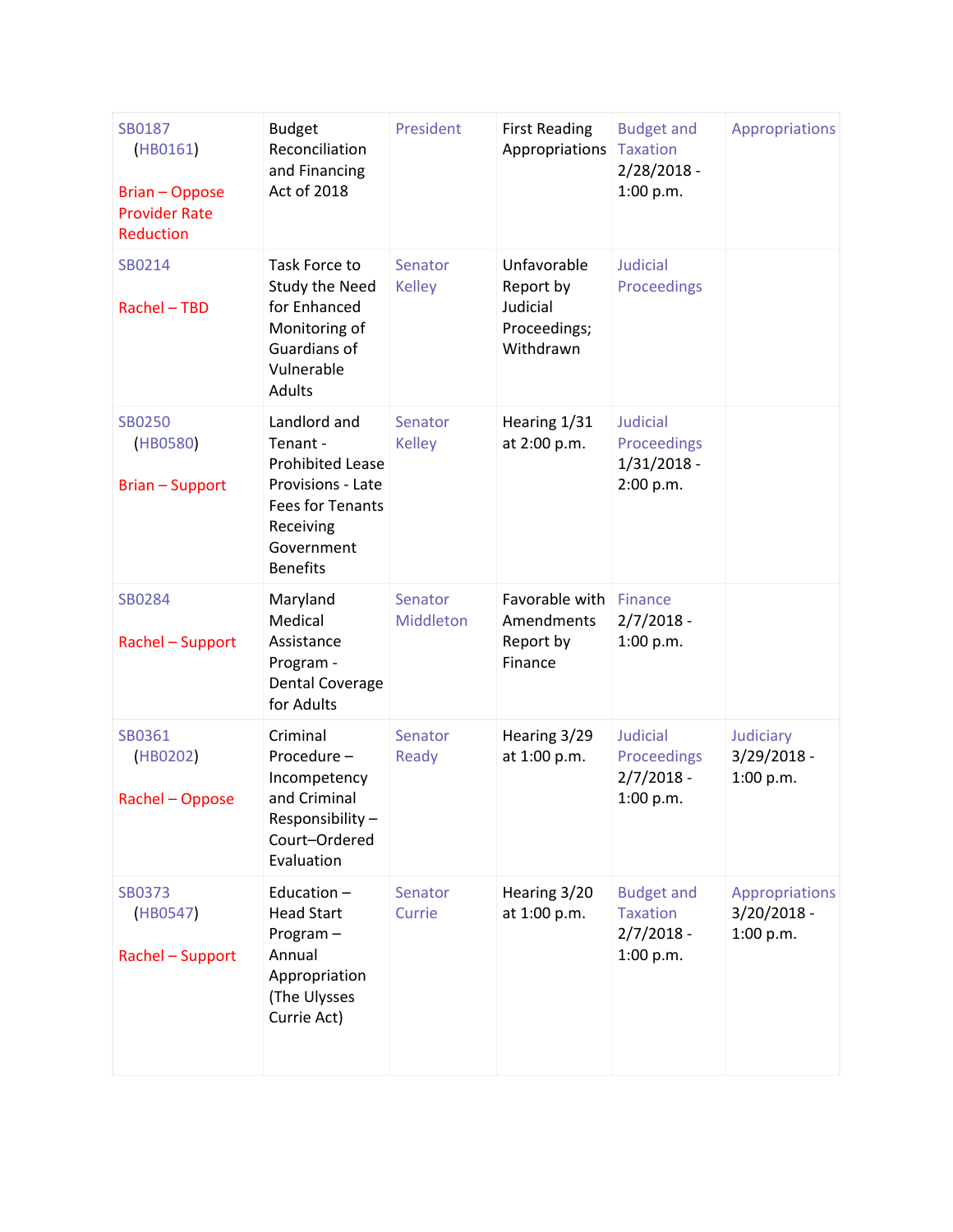| SB0379<br>(HB0430)<br>Rachel - Support       | Education - Child Senator King<br>Care Subsidies -<br>Mandatory<br><b>Funding Levels</b>                                                                 |                          | Favorable with<br>Amendments<br>Report by<br><b>Budget and</b><br>Taxation | <b>Budget and</b><br><b>Taxation</b><br>$2/14/2018 -$<br>1:00 p.m.                         |                                                                                    |
|----------------------------------------------|----------------------------------------------------------------------------------------------------------------------------------------------------------|--------------------------|----------------------------------------------------------------------------|--------------------------------------------------------------------------------------------|------------------------------------------------------------------------------------|
| SB0403<br>(HB0814)<br>Rachel - Support       | Workers'<br>Compensation -<br>Students in<br>Unpaid Work-<br><b>Based Learning</b><br>Experiences                                                        | Senator<br>Middleton     | <b>First Reading</b><br>Economic<br><b>Matters</b>                         | <b>Finance</b><br>$2/13/2018 -$<br>1:00 p.m.                                               | Economic<br><b>Matters</b>                                                         |
| SB0439<br><b>Brian - Oppose</b>              | Vehicle Laws -<br>Protective<br>Headgear<br>Requirement for<br>Motorcycle<br>Riders -<br>Exception                                                       | Senator<br><b>Norman</b> | Hearing 2/06<br>at 1:00 p.m.                                               | <b>Judicial</b><br>Proceedings<br>$2/6/2018 -$<br>1:00 p.m.                                |                                                                                    |
| SB0461<br>(HB0287)<br>Rachel - Support       | Selling or<br>Providing<br>Alcoholic<br>Beverages to<br><b>Individuals With</b><br>Intellectual<br>Disabilities and<br>Others - Repeal<br>of Prohibition | Senator<br>Zucker        | <b>First Reading</b><br>Economic<br><b>Matters</b>                         | Education,<br>Health, and<br>Environmental<br><b>Affairs</b><br>$2/23/2018 -$<br>1:00 p.m. | Economic<br><b>Matters</b>                                                         |
| <b>SB0530</b><br>(HB0562)<br>Brian - Support | Hospitals -<br>Patient's Bill of<br>Rights                                                                                                               | Senator<br>Middleton     | Hearing 3/27<br>at 1:00 p.m.                                               | <b>Finance</b><br>$2/15/2018 -$<br>1:00 p.m.                                               | <b>Health and</b><br>Government<br><b>Operations</b><br>$3/27/2018 -$<br>1:00 p.m. |
| SB0543<br>(HB0664)<br><b>Brian-Support</b>   | Labor and<br>Employment -<br>Payment of the<br>Minimum Wage<br>Required (Fight<br>for Fifteen)                                                           | Senator<br>Madaleno      | Hearing 3/08<br>at 1:00 p.m.                                               | <b>Finance</b><br>$3/8/2018 -$<br>1:00 p.m.                                                |                                                                                    |
| SB0544<br>(HB0879)<br>Rachel - Support       | Health<br>Occupations -<br>Advanced<br><b>Practice Dental</b><br>Hygiene                                                                                 | Senator<br>Conway        | Hearing 2/15<br>at 1:00 p.m.                                               | Education,<br>Health, and<br>Environmental<br><b>Affairs</b><br>$2/15/2018 -$<br>1:00 p.m. |                                                                                    |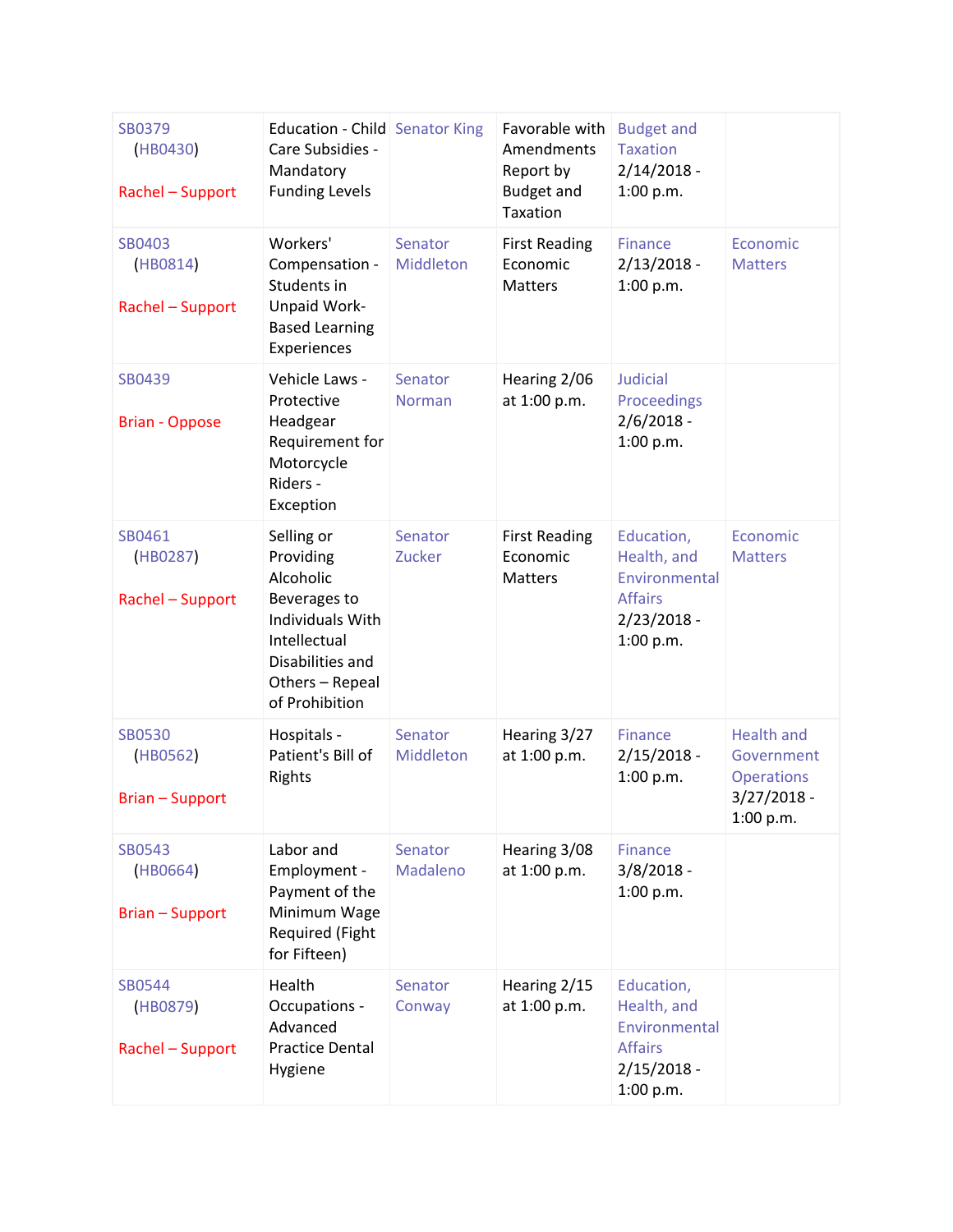| <b>SB0548</b><br>(HB0910)<br>Rachel - Support<br>with Amendments | Education $-$<br><b>Students With</b><br>Reading<br>Difficulties-<br>Screenings and<br>Interventions                                          | Senator<br>Conway          | Hearing 2/21<br>at 1:00 p.m.                                            | Education,<br>Health, and<br>Environmental<br><b>Affairs</b><br>$2/21/2018 -$<br>1:00 p.m.                   |                                                                                    |
|------------------------------------------------------------------|-----------------------------------------------------------------------------------------------------------------------------------------------|----------------------------|-------------------------------------------------------------------------|--------------------------------------------------------------------------------------------------------------|------------------------------------------------------------------------------------|
| <b>SB0550</b><br>(HB0782)<br><b>Brian - Support</b>              | Maryland<br>Achieving a<br><b>Better Life</b><br>Experience<br>(ABLE) Program<br>- Modifications                                              | Senator<br>Zucker          | Hearing 3/21<br>at 1:00 p.m.                                            | <b>Budget and</b><br><b>Taxation</b><br>$2/21/2018 -$<br>1:00 p.m.                                           | <b>Health and</b><br>Government<br><b>Operations</b><br>$3/21/2018 -$<br>1:00 p.m. |
| <b>SB0597</b><br>(HB1388)<br>Rachel - Support                    | Community<br>Colleges-<br>Supplemental<br>Services and<br>Supports for<br><b>Students With</b><br><b>Disabilities</b><br><b>Grant Program</b> | <b>Senator King</b>        | Second<br>Reading<br>Passed with<br>Amendments                          | Education,<br>Health, and<br>Environmental<br><b>Affairs</b><br>$2/21/2018 -$<br>1:00 p.m.                   |                                                                                    |
| <b>SB0660</b><br>(HB1280)<br><b>Brian - Support</b>              | Maryland<br>Medical<br>Assistance<br>Program - Rare<br>and Expensive<br>Case<br>Management<br>Program -<br>Waiver<br>Amendment                | <b>Senator Lee</b>         | Hearing 3/07<br>at 1:00 p.m.                                            | <b>Finance</b><br>$3/7/2018 -$<br>1:00 p.m.                                                                  |                                                                                    |
| <b>SB0782</b><br>(HB0141)<br>Rachel - Support<br>with Amendment  | <b>State Finance</b><br>and<br>Procurement -<br>Public Buildings -<br>Diaper-Changing<br>Facilities in<br>Restrooms                           | Senator Muse   Unfavorable | Report by<br>Education,<br>Health, and<br>Environmental<br>Affairs      | Education,<br>Health, and<br>Environmental<br><b>Affairs</b><br>$2/27/2018 -$<br>1:00 p.m.                   |                                                                                    |
| SB0840<br>(HB0552)<br>Rachel - Support                           | <b>Youth Sports</b><br>Programs -<br><b>Concussion Risk</b><br>and<br>Management<br>Training -<br>Requirements                                | Senator Smith Hearing 2/28 | at 1:00 p.m.<br>(Education,<br>Health, and<br>Environmental<br>Affairs) | Education,<br>Health, and<br>Environmental<br><b>Affairs</b><br>$2/28/2018 -$<br>1:00 p.m.<br><b>Finance</b> |                                                                                    |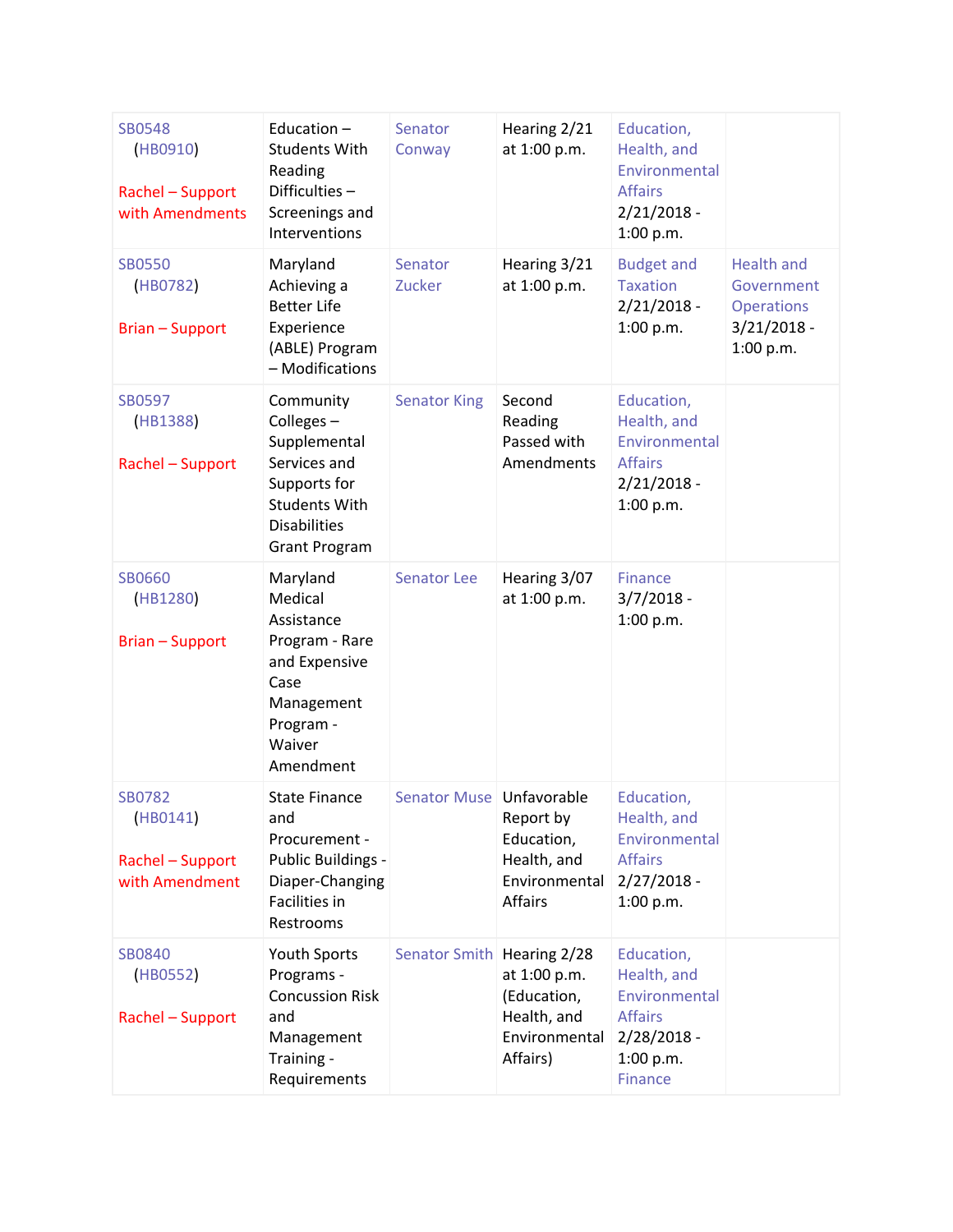| SB0936<br>(HB1394)<br><b>Brian - Oppose</b>             | Developmental<br><b>Disabilities</b><br>Administration-<br>Community-<br><b>Based</b><br>Residential<br>Programs-<br>Definition of<br>Alternative<br>Living Unit | Senator<br>Hershey            | Unfavorable<br>Report by<br>Finance;<br>Withdrawn                                       | <b>Finance</b>                                                                                                                    |  |
|---------------------------------------------------------|------------------------------------------------------------------------------------------------------------------------------------------------------------------|-------------------------------|-----------------------------------------------------------------------------------------|-----------------------------------------------------------------------------------------------------------------------------------|--|
| SB1042<br>(HB1270)<br>Brian - Support                   | Access to<br><b>Maryland Courts</b><br>Act                                                                                                                       | Senator Smith Hearing 2/21    | at 1:00 p.m.                                                                            | Judicial<br>Proceedings<br>$2/21/2018 -$<br>1:00 p.m.                                                                             |  |
| SB1060<br>(HB1565)<br>Rachel - Support                  | Nonpublic<br>Elementary and<br>Secondary<br>Schools -<br>Discrimination -<br>Prohibition                                                                         | Senator<br><b>Kagan</b>       | Hearing 2/21<br>at 1:00 p.m.                                                            | <b>Judicial</b><br>Proceedings<br>$2/21/2018 -$<br>1:00 p.m.                                                                      |  |
| SB1071<br>(HB1696)<br>Rachel - Support                  | Task Force to<br>Study Access to<br>Home Health<br>Care for Children<br>and Adults With<br>Medical<br><b>Disabilities</b>                                        | Senator<br>Waugh              | Hearing 3/21<br>at 1:00 p.m.                                                            | <b>Finance</b><br>$3/21/2018 -$<br>1:00 p.m.                                                                                      |  |
| SB1092<br>(HB1415)<br>Rachel - Letter of<br>Information | Education -<br>Commission on<br>Innovation and<br>Excellence in<br>Education                                                                                     | President                     | Hearing 3/07<br>at 1:00 p.m.<br>(Education,<br>Health, and<br>Environmental<br>Affairs) | Education,<br>Health, and<br>Environmental<br><b>Affairs</b><br>$3/7/2018 -$<br>1:00 p.m.<br><b>Budget and</b><br><b>Taxation</b> |  |
| SB1103<br>(HB0966)<br>Rachel - Oppose                   | Education $-$<br>Voluntary<br><b>Ethical Special</b><br>Education<br>Advocate<br>Certificate<br>Program                                                          | Senator<br>Nathan-<br>Pulliam | Hearing 3/14<br>at 1:00 p.m.                                                            | Education,<br>Health, and<br>Environmental<br><b>Affairs</b><br>$3/14/2018 -$<br>1:00 p.m.                                        |  |